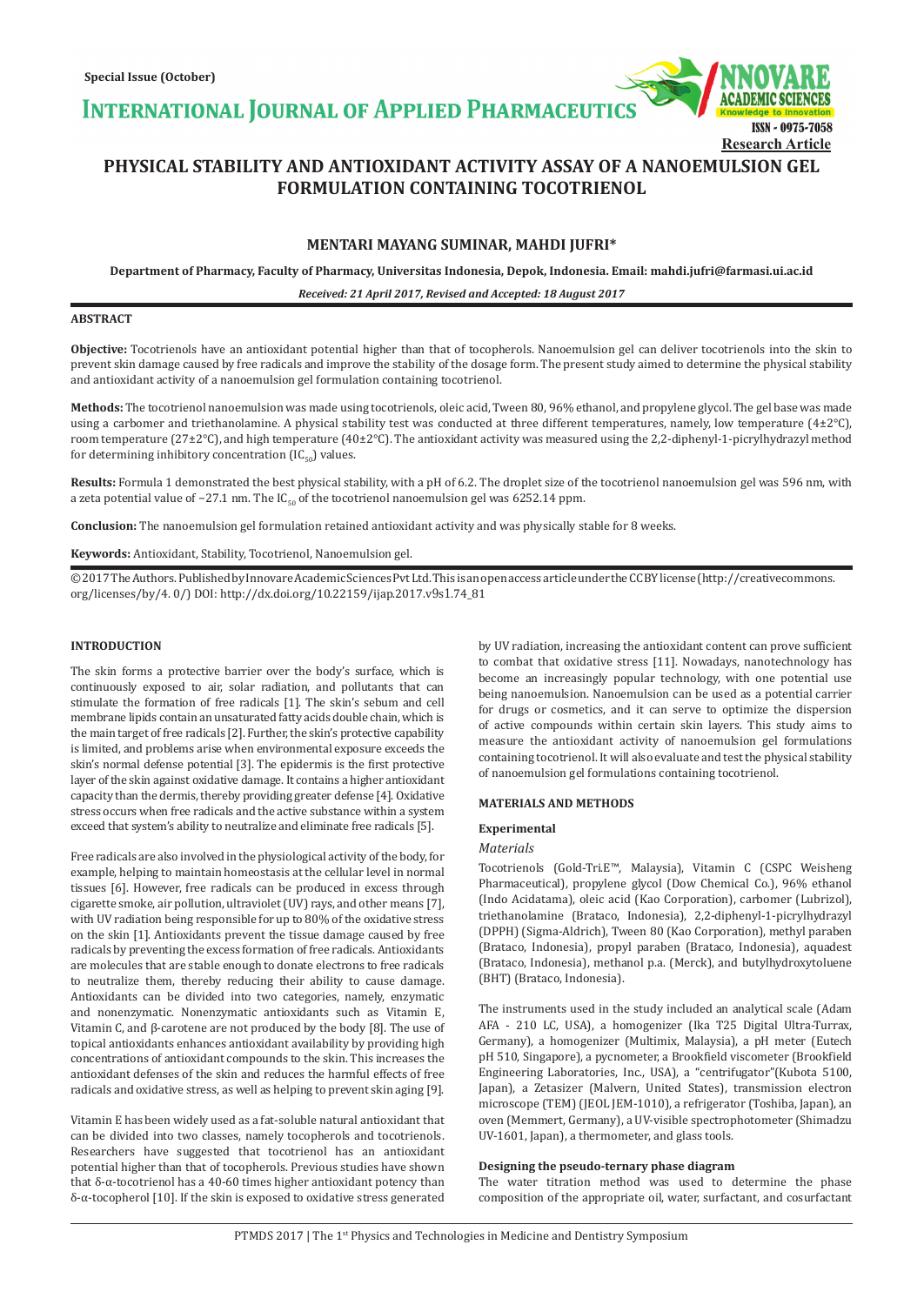to form the nanoemulsion by designing pseudo-ternary phase diagrams. Oleic acid represented the oil phase, aquadest - the water phase, Tween 80 - the surfactant, and 96% ethanol and propylene glycol as cosurfactants. For each phase diagram, a mixture of oil, surfactant, and cosurfactant (Smix) at a certain ratio was mixed thoroughly from 1:9 to 9:1 in different vials. Nine different ratios of Smix, namely 1:9, 2:8, 3:7, 4:6, 5:5, 6:4, 7:3, 8:2, and 9:1, were dripped with some aquadest to make the mixture become cloudy, and then the volume of water that dripped was noted. The pseudo-ternary phase diagrams were formed using the Chemix School version 3.60 program.

## **Nanoemulsion gel formulation**

The nanoemulsion gel was made by adding a nanoemulsion to the gel base. First, the nanoemulsion was made according to three different formulations, each with the same concentration of tocotrienol, namely 0.275% (w/w). An oleic acid concentration of 4%, 5%, or 6% (w/w), Tween 80, and aquadest were added slowly, and the surfactant mixture was stirred until homogeneous using a homogenizer at a speed of 5000 rpm on the heater and then the temperature was set to 40±2°C. The temperature was lowered to 27±2°C and then the mixture cooled to room temperature (27±2°C). In a different container, oleic acid, tocotrienol, and BHT as the oil phase were mixed and stirred until homogeneous. Then, the oil phase was mixed into the aquadest and surfactant mixture while constant stirring continued. In another container, methyl paraben and propyl paraben were dissolved in propylene glycol. A mixture of propylene glycol and 96% ethanol was added slowly into the oil phase and surfactant mixture and then stirred until homogeneous at a speed of 5000 rpm for 5 minutes to form a clear nanoemulsion. The gel was formed by a carbomer and triethanolamine, which were stirred homogenously with a homogenizer at a speed of 300 rpm for 5 minutes. Next, the nanoemulsion mixture was mixed with the gel and then stirred at a speed of 500 rpm for 7 minutes. Gel base formula and the tocotrienol nanoemulsion gel formula are described in Tables 1 and 2.

#### **Evaluation and physical stability test of the nanoemulsion gel**

An organoleptic observation pH measurement, globule size measurement, droplet morphology measurement, and viscosity measurement were all conducted to evaluate the nanoemulsion gel. The globule size was calculated using a particle size analyzer (PSA), whereas the droplet morphology was identified by means of TEM. The measurement of the viscosity and flow properties of the nanoemulsion gel was performed using a Brookfield viscometer. The preparation was stored at a low temperature (4±2 $^{\circ}$ C), room temperature (27±2 $^{\circ}$ C), and high temperature (40±2°C) for 8 weeks and then the organoleptic properties and pH were observed every 2 weeks. The viscosity measurement and globule size measurement were conducted at weeks 0 and 8. Further, in terms of the cycling test, the nanoemulsion gel samples were stored at 4°C for 24 hrs and then transferred into an oven at a temperature of 40±2°C for 24 hrs (i.e., one cycle).

# **Antioxidant activity measurement using the DPPH method**

The free radical scavenging activity of the nanoemulsion gel containing tocotrienol was measured using 1,1-diphenyl-2-picrylhydrazyl (DPPH). A solution of 100 ppm of DPPH in methanol was prepared. Next, 1 ml of the DPPH solution was added to 2 ml of methanol and 1 ml of nanoemulsion gel at different concentrations (3000, 5000, 7000, 10,000, 12,000, and 15,000 µg/ml). Each of these concentrations was wrapped in aluminum foil and stored in a dark room at a temperature of 37°C for 30 minutes. Then, its absorbance was measured using a UV-VIS spectrophotometer at the maximum wavelength.

#### **RESULTS**

#### **Designing the pseudo-ternary phase diagrams**

The diagrams had three axes, with the first axis being the water phase, the second axis being the oil phase, and the third axis being the mixture of surfactants and cosurfactants.

Fig. 1 demonstrates the formation regions with the nanoemulsion and it showed as the red area. The red area was considered to indicate an easy

flowing nanoemulsion formulation, whereas the transparent area was seen by visual observation.

## **Preparation of the tocotrienol nanoemulsion gel**

The best formulation of the nanoemulsion was used to make the nanoemulsion gel. The best formula chosen based on its small globule size and stability. The best formulation was Formula 1, which had the smallest globule size of 219.2 nm and the greatest stability among the other formulas. Formula 2 had a globule size of 273.8 nm, and Formula 3 first exhibited separation after a few weeks.

## **Evaluation of the nanoemulsion gel**

The nanoemulsion gel at week 0 appeared yellow in color (Pantone 100 CS), viscous, and homogeneous, and no phase separation occurred. The nanoemulsion gel at week 8 at room temperature also appeared yellow in color (Pantone 100 CS), viscous, and homogeneous, and again no phase separation occurred. This showed that the nanoemulsion gel remained stable after 8 weeks. The results of the pH measurement of the nanoemulsion gel (Formula 1) indicated a pH value of 6.12. Furthermore, the globule size distribution was also measured. In this study, the globule size distribution of the nanoemulsion was measured using a PSA. The nanoemulsion globule size was measured at week 0



**Fig. 1: Pseudo-ternary phase diagram (using the CHEMIX School version 3.60 program)**

**Table 1: Gel base formula**

| <b>Materials</b> | Concentration $(\%)$ w/w |
|------------------|--------------------------|
| Carbomer         |                          |
| Triethanolamine  |                          |
| Aquadest         | Ad 100                   |

**Table 2: Tocotrienol nanoemulsion gel formula**

| <b>Material</b>     | Concentration $(\%)$ w/w |           |           |
|---------------------|--------------------------|-----------|-----------|
|                     | Formula 1                | Formula 2 | Formula 3 |
| Tocotrienol         | 0.275                    | 0.275     | 0.275     |
| Oleic acid          | 4                        | 5         | 6         |
| Tween 80            | 25                       | 25        | 25        |
| 96% ethanol         | 10                       | 10        | 10        |
| Propylene glycol    | 5                        | 5         | 5         |
| Methyl paraben      | 0.2                      | 0.2       | 0.2       |
| Propyl paraben      | 0.1                      | 0.1       | 0.1       |
| <b>BHT</b>          | 0.05                     | 0.05      | 0.05      |
| Gel base            | 20                       | 20        | 20        |
| Demineralized water | 35                       | 35        | 35        |

BHT: Butylhydroxytoluene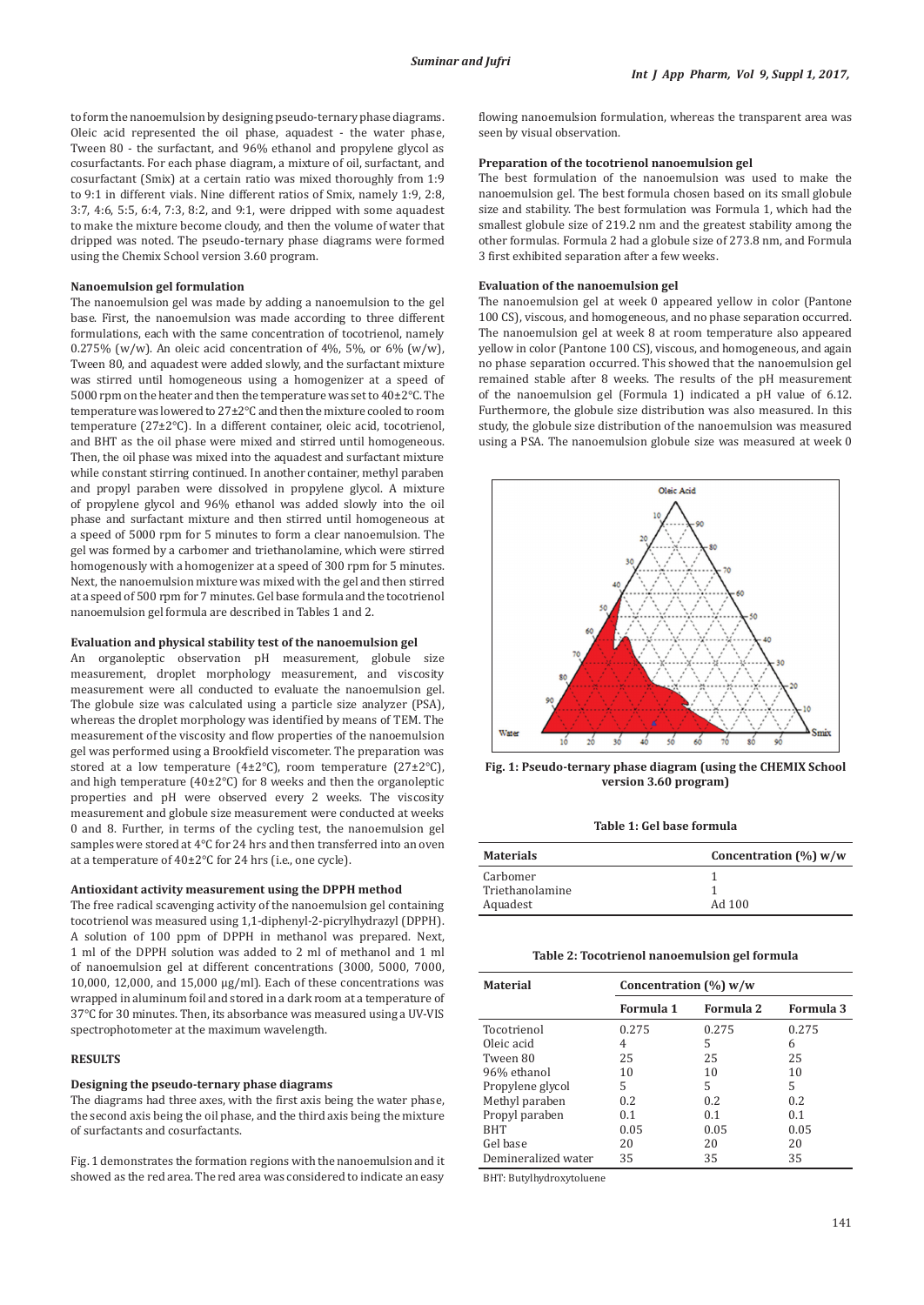and week 8. The nanoemulsion globule size at week 0 was 219.2 nm, whereas at week 8, the globule size had increased to 261.7 nm. The nanoemulsion gel globule size was 596.4 nm. The zeta potentials of the nanoemulsion and the nanoemulsion gel were −30 mV and −27.1 mV, respectively (Table 3).

In addition, a gel viscosity test was conducted. The measurement of the gel viscosity was performed at week 0 and week 8. The viscosity test showed that the nanoemulsion gel had 284.84 poise and 322.19 poise at week 0 and week 8, respectively. It can be seen that the viscosity of the nanoemulsion gel increased over the 8 weeks. The nanoemulsion gel exhibited plastic flow properties. The nanoemulsion morphology can be seen in Fig. 2.

# **Physical stability test of the nanoemulsion gel**

A physical stability test was carried out by observing the nanoemulsion gel in storage conditions at a variety of different temperatures, namely, room temperature (27±2°C), high temperature (40±2°C), and low temperature (4±2°C), for 8 weeks. The physical stability was evaluated using the centrifugation test and the cycling test. The observation of the organoleptic and pH at low-temperature storage  $(4\pm2^{\circ}C)$ , room temperature storage (27±2°C), and high-temperature storage (40±2°C) for 8 weeks showed that there was no phase separation in the nanoemulsion gel. However, the color changed and became more brownish in the high-temperature storage (40±2°C). A mechanical test was conducted to determine the stability of the nanoemulsion gel and identify the effects of gravitation force using a centrifugator at a speed of 3800 rpm for 5 hrs. The results were equivalent to the effects of gravity for 1 year. The results showed that the nanoemulsion gel remained homogeneous and no phase separation occurred. A cycling test was conducted by storing the samples at a low temperature (4±2°C) for 24 hrs and then transferring the samples into storage at a high temperature (40±2°C) for 24 hrs. The procedure was calculated as one cycle. The cycling test was carried out in six cycles in a row to determine the condition of the samples in extreme temperatures and observe the formation of crystals. The results obtained were still homogeneous, no phase separation occurred, and there was no crystal formation.

# **Measurement of antioxidant activity using the DPPH method**

The measurement of the antioxidant activity of four samples was performed. The samples were Vitamin C as a positive control, oil tocotrienol, a nanoemulsion of tocotrienol, and tocotrienol nanoemulsion gel at week 0 and week 8. The  $IC_{50}$  values are presented in Table 4.

#### **DISCUSSION**

The oil phases used in the tocotrienol nanoemulsion were tocotrienol oil and oleic acid. The percentages of the oleic acid used in the manufacture of the nanoemulsion were 4%, 5%, and 6% in the three formulas. The formula with the addition of 6% oleic acid showed instability at 2 weeks. The nanoemulsion exhibited separation. This

**Table 3: Globule size and zeta potential of the nanoemulsion and nanoemulsion gel**

| <b>Material</b>  | Globule       | Globule                  | <b>Zeta</b> |
|------------------|---------------|--------------------------|-------------|
|                  | size (week 0) | size (week 8)            | potential   |
| Nanoemulsion     | 219.2 nm      | $261.7 \text{ nm}$       | $-30$ mV    |
| Nanoemulsion gel | 596.4 nm      | $\overline{\phantom{a}}$ | $-27.1$ mV  |

#### **Table 4: IC₅₀ value of antioxidant activity**

| <b>Materials</b> | $IC_{50}$ at week 0 (ppm) | $IC_{50}$ at week 8 (ppm) |
|------------------|---------------------------|---------------------------|
| Vitamin C        | 7.01                      | -                         |
| Tocotrienol      | 2.20                      | $\overline{\phantom{0}}$  |
| Nanoemulsion     | 3388.23                   | $\overline{\phantom{0}}$  |
| Nanoemulsion gel | 6252.14                   | 6465.07                   |

IC<sub>50</sub>: Inhibitory concentration

was caused by a lack of the surfactant concentration necessary to stabilize the nanoemulsion since the amount of oil was not balanced with a surfactant and the surfactant was insufficient to envelop the oil, which could lead to breaking/cracking. Oleic acid was selected as the oil phase because it can increase the fluidity of the stratum corneum and induce the permeation pathway to the stratum corneum [12]. It also acts as an emulsifier.

The utilized cosurfactants were 96% ethanol and propylene glycol. Short-medium chain ethanols such as 96% ethanol and propylene glycol are usually added as cosurfactants to reduce the interfacial tension and improve the fluidity of the interface fluid. Short-medium chain ethanols also increase the mobility of the hydrocarbon tail and allow greater penetration of the oil into the site of action [13]. In addition, as well as being a cosurfactant, at a concentration of 2-5%, propylene glycol can be used as an antibacterial activity enhancer of methyl paraben and propyl paraben. Further, BHT can be added to the preparation as an antioxidant. Antioxidants also need to be added to protect the nanoemulsion from oxidation. BHT can be dissolved in oil, which means that it could be blended into the oil phase of the nanoemulsion. In the evaluation of the nanoemulsion gel, the pH value was found to be 6.12.

In terms of the globule size distribution and zeta potential, changes in the size of the nanoemulsion globules can occur due to flocculation, which is a merging of globules that leads to coalescence (i.e., increased globule size). When the nanoemulsion was stored for a long period of time, the size of the globules increased. The zeta potential is an indicator of the stability of the nanoemulsion because it demonstrates the electrostatic repulsion between adjacent particles. If the value of the zeta potential is high, it will prevent the aggregation of the nanoemulsion due to the repelling force among the particles. As a nonionic surfactant, Tween 80 can maintain the stability of the single layer nanoemulsion. As a standard, zeta potential values above±30 mV indicate good stability in a nanoemulsion [14]. The zeta potential value obtained for the nanoemulsion gel was −27.1 mV. In the nanoemulsion gel, the globule size increased to a greater extent than in the nanoemulsion, which led to the nanoemulsion gel becoming less stable than the nanoemulsion. The pH value reduction indicated by the stability test could result in a decrease in the zeta potential (i.e., it could become less negative) and an increase in the speed of flocculation [15].

With regard to the stability test, the decrease in the pH observed during the stability test indicated the number of  $H^*$  ions that were released since there was a tendency for the material in the nanoemulsion gel to be oxidized against the temperature and oxygen so that it released H<sup>+</sup> ions. The free H<sup>+</sup> ion concentration in the nanoemulsion gel caused it to become more acidic, so there was a decrease in the pH value of



**Fig. 2: Morphology of the nanoemulsion (transmission electron microscope magnification ×30,000)**